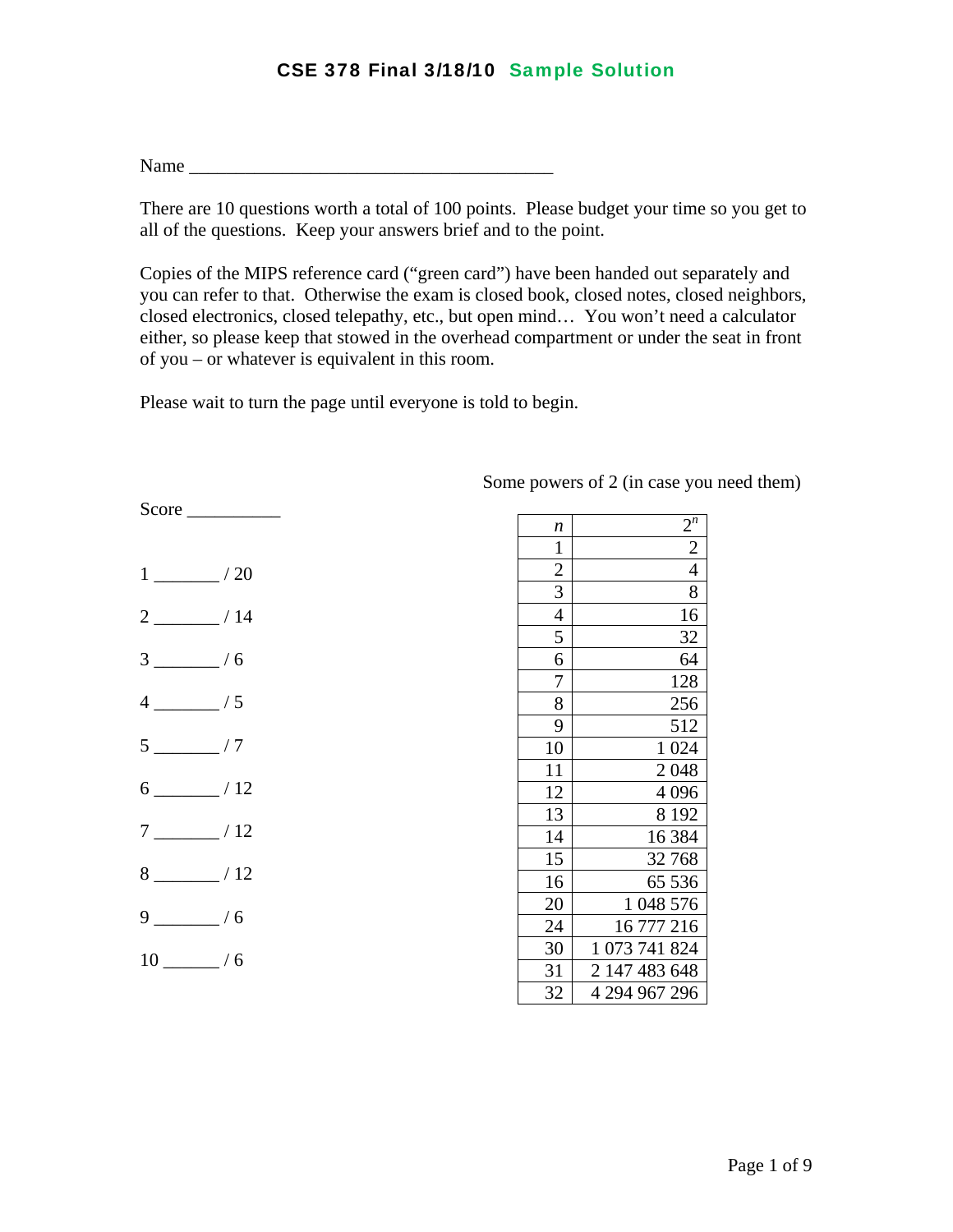**Question 1.** (20 points) To warm up, write a MIPS assembly language function that is equivalent to the following C function:

```
 int thing(int x, int y) { 
   int a, b; 
  b = x+y;a = compute(x);
  if (a > 0) return a; 
   else; 
      return b; 
 }
```
You should follow the standard MIPS conventions for register usage, function calls, and stack frames. Assume that function compute is an integer-valued function that is written elsewhere and can be called with an appropriate jump to the label compute.

```
 # on entry: $a0 = x, $a1 = y 
 thing: addi $sp, $sp, -8 # allocate stack frame 
       sw $ra, 0($sp) # save return address 
       add $t0, $a0, $a1 # b = x+y 
       sw $t0, 4($sp) # save b 
       jal compute # a = compute(x) 
       slt $t0, $0, $v0 # t1 = "0 < a" 
       bne $t0, $0, exit # return a if 0 < a 
       lw $v0, 4($sp) # return b if not 
 exit: lw $ra, 0($sp) # restore return address 
       addi $sp, $sp, 8 # release stack frame 
      ir $ra # return
```
**There are, of course, many possible solutions. There were, however, a couple of unusual things we found while reading through the exams.** 

- **A surprising number of solutions initialized registers to 0 before using them with instructions like add \$t0,\$0,\$0. That makes no more sense than initializing a variable to 0 in a C or Java program before assigning a different value to it. But since it doesn't make the code fail, there was no penalty.**
- **Most solutions allocated stack frames to save values, but the code to allocate and free the stack frame was in all sorts of odd places. It's much more straightforward to do it at the beginning and end of the function, and that's how compiled code almost always works.**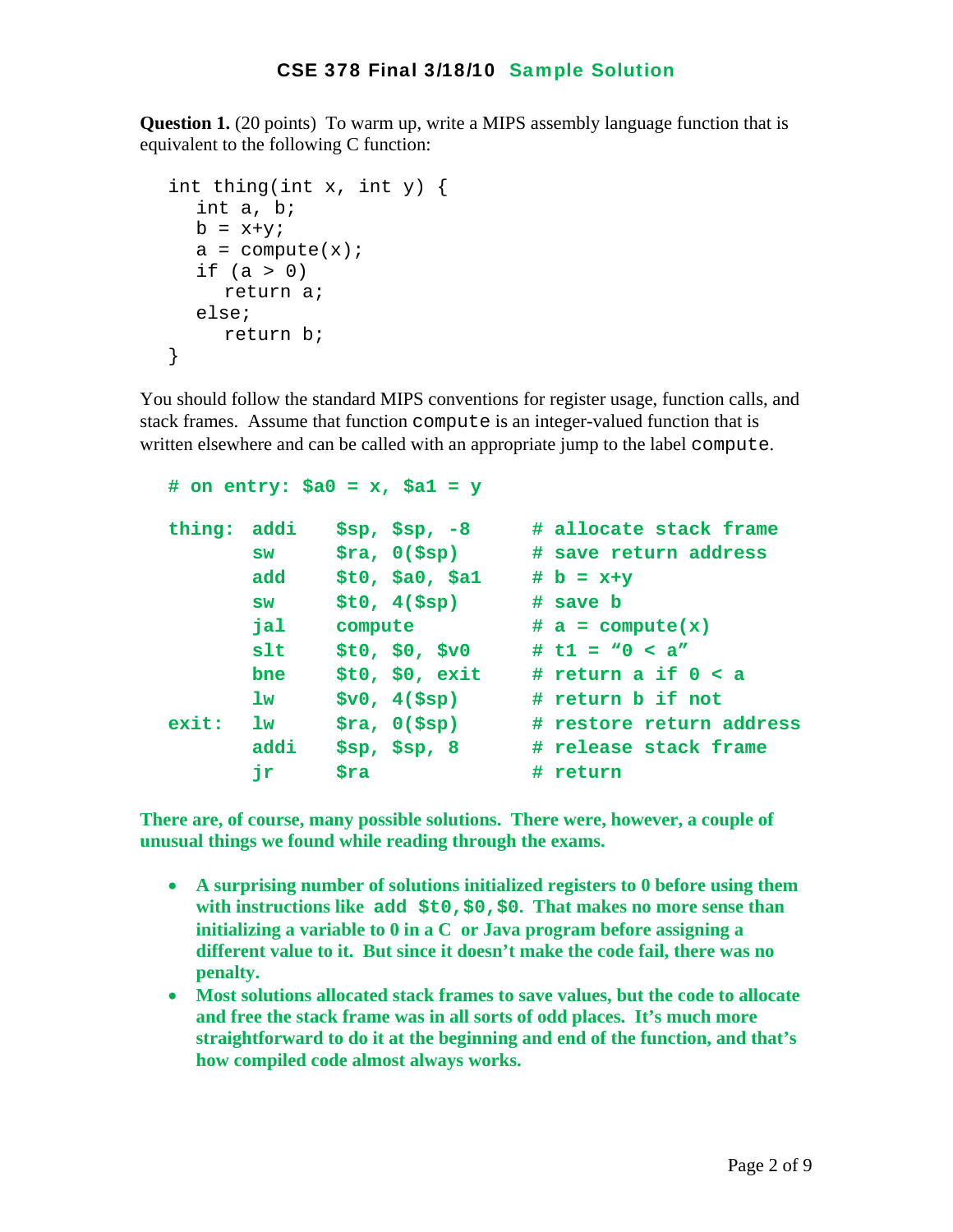**Question 2.** (14 points) Suppose we have a cache that has 16-word (64-byte) blocks. The total size of the cache is  $64$  blocks (= 4,096 bytes), and the cache is direct mapped. Now, suppose we have a C program that contains a 32x32 array of doubles. Each double-precision number occupies 2 words (8 bytes). C arrays are stored in row-major order: row 0 is followed in memory by row 1, then row 2, etc.

```
double matrix[32][32];
```
(a) What is the cache miss rate if we use the following code to store 0's in the array? You can give an appropriate formula or brief explanation and do not need to calculate the final numeric answer.

$$
\begin{array}{l}\n\text{for } (r = 0; r < 32; r++) \\
\text{for } (c = 0; c < 32; c++) \\
\text{matrix}[r][c] = 0.0;\n\end{array}
$$

**Miss rate = 1/8.** 

**This version goes through the memory locations assigned to matrix sequentially. There will be a miss when the first variable in each cache block is accessed. The remaining variables in each block will found in the cache. Since each block holds 8 doubles, 1/8 of the array elements will cause a miss.** 

(b) What is the cache miss rate if we use the following code to store  $0$ 's in the array? (same code, except the order of the two outer loops is reversed) Again, it's ok to just give a formula.

$$
\begin{array}{lcl}\n\text{for (c = 0; c < 32; c++)} \\
\text{for (r = 0; r < 32; r++)} \\
\text{matrix[r][c] = 0.0;\n\end{array}
$$

#### **100%**

**In this version, each reference to an array element causes a cache miss. The first time through the outer loop we only reference the first column of each row. Since all of these are in different cache blocks, there will be a fault on each one. Further, because the cache can only hold half of the array, by the time we reference a cache block for the second time on the next iteration of the loop it will have been flushed from the cache by earlier references to different parts of the array.**

(continued next page)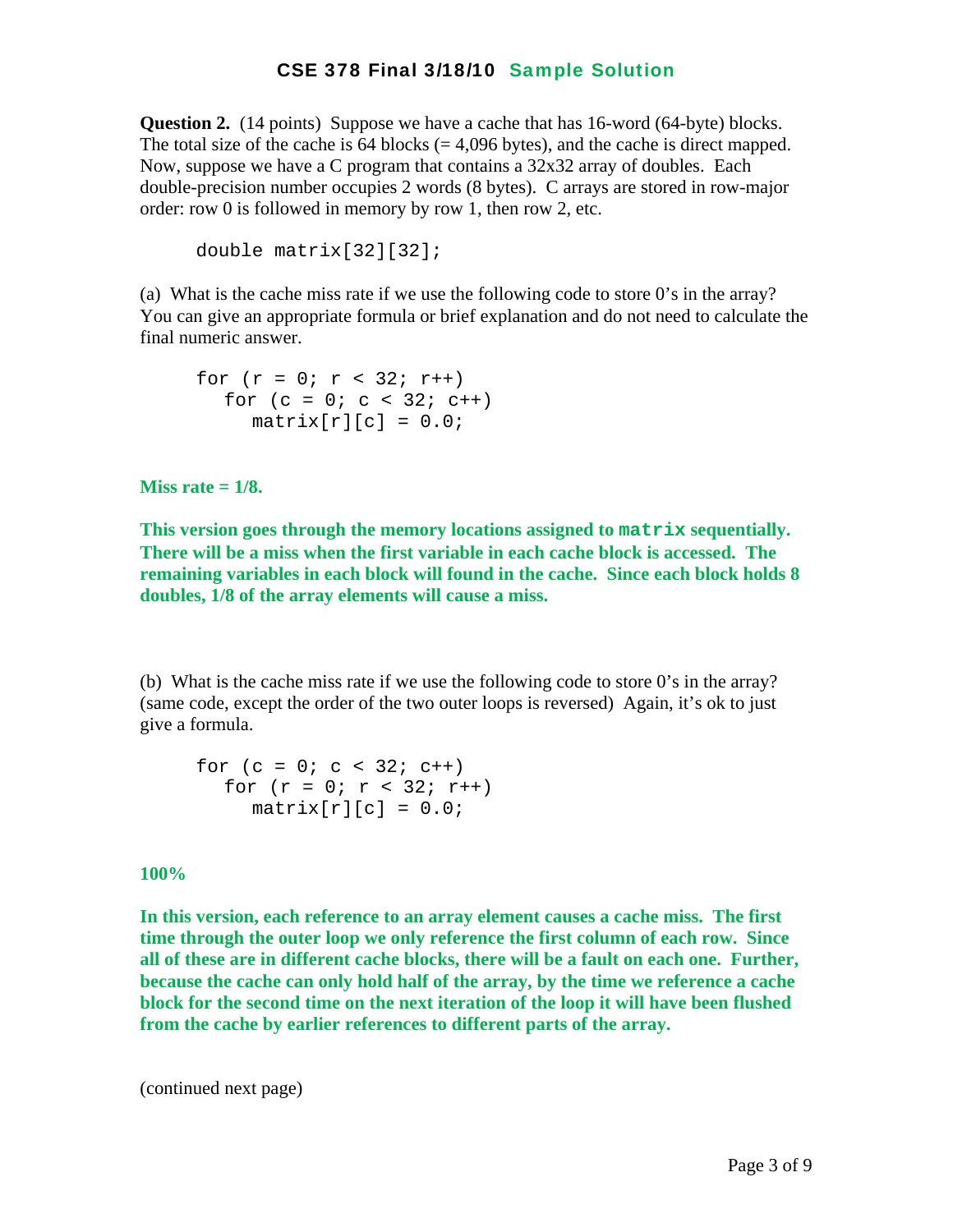**Question 2. (cont.)** (c) If the cache were 2-way set associative instead of direct mapped, but had the same size, would the miss rate for part (b) change significantly? Why or why not?

**No change – still 100%. The cache still does not have enough space to hold the entire array, and since we are still accessing it in column-major order, each cache block will be flushed by the time we reference it again.** 

**Question 3.** (6 points) Some things never change. The machine in the Allen Center lobby is a Digital Equipment Corp. VAX computer. The basic architecture included two main busses for connecting external devices: a Massbus for disks and tape drives, and a Unibus to connect terminals, networks, printers, and similar things.



Why do you think they had two different busses? Why not attach everything to one bus, or have several identical busses to connect the various I/O devices?

**The fast bus used to service the high-speed devices was more expensive and complex than the slower bus. Using the Massbus for everything would have required expensive interfaces for the slower devices, and it would have been more difficult to handle the fast, streaming devices while also dealing with the slower ones. The Unibus was cheaper and provided adequate service for the slower deices, but wouldn't have been able to keep up with the faster disks and tapes.**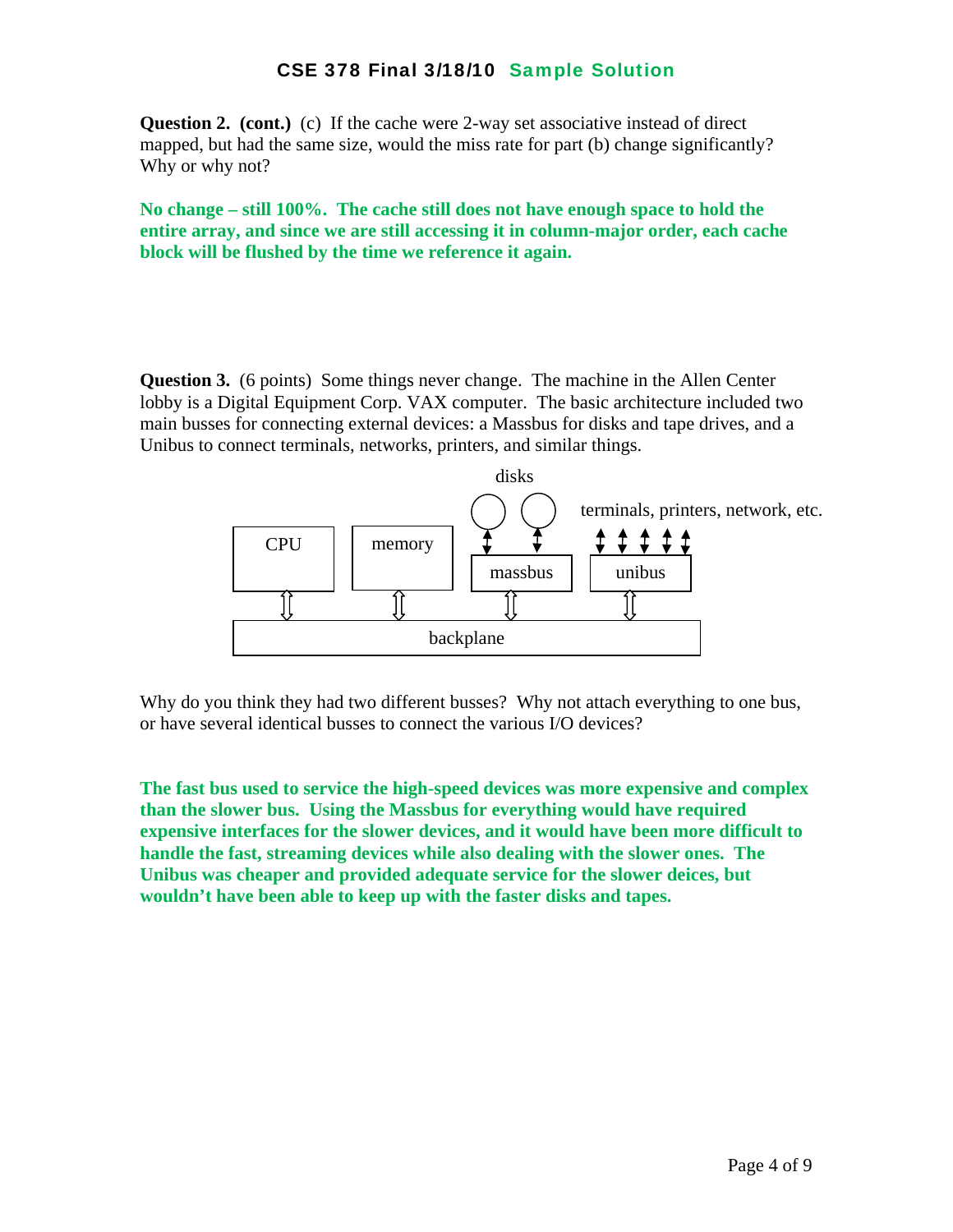**Question 4.** (5 points) For each of the following, put an X in the box that is closest to the correct order of magnitude for the speed of that operation on a typical current, consumer desktop or laptop computer. (You may assume "typical"  $\approx$  2GHz processor)

| What       | 100ms | 10ms        | 1 <sub>ms</sub> | $100\mu s$ | $10\mu s$ | $1 \mu s$ | 100ns | 10ns | 1 <sub>ns</sub> | 100 <sub>ps</sub> | 10 <sub>ps</sub> |
|------------|-------|-------------|-----------------|------------|-----------|-----------|-------|------|-----------------|-------------------|------------------|
| ALU add    |       |             |                 |            |           |           |       |      | X               |                   |                  |
| operation  |       |             |                 |            |           |           |       |      |                 |                   |                  |
| Read CPU   |       |             |                 |            |           |           |       |      | X               |                   |                  |
| register   |       |             |                 |            |           |           |       |      |                 |                   |                  |
| Read cache |       |             |                 |            |           |           |       |      | X               |                   |                  |
| memory     |       |             |                 |            |           |           |       |      |                 |                   |                  |
| Read main  |       |             |                 |            |           |           | X     | X    |                 |                   |                  |
| memory     |       |             |                 |            |           |           |       |      |                 |                   |                  |
| Read from  |       | $\mathbf X$ |                 |            |           |           |       |      |                 |                   |                  |
| disk       |       |             |                 |            |           |           |       |      |                 |                   |                  |

**Main memory cycle time is on the order of dozens of ns, so we gave credit for either 100ns or 10ns (even though 10ns is closer to the right order of magnitude).** 

**Question 5.** (7 points) All modern processors have two modes: system mode, where all operations are permitted, and user mode, where certain operations are disabled. Ordinary programs run in user mode so they cannot make changes to parts of the system that would allow them to bypass protections, read or write unauthorized data, or otherwise interfere with the operation of the system. For each of the following, check the box in the "user" mode" column if it is safe to allow these operations in user mode. Otherwise check system mode.

| Operation                                                                                              | OK in user<br>mode | System mode<br>only |
|--------------------------------------------------------------------------------------------------------|--------------------|---------------------|
| Store a value in a general register like \$t0                                                          | $\mathbf X$        |                     |
| Disable interrupts so nothing will interrupt the current<br>process while it does something important  |                    | $\mathbf x$         |
| Change the page table register that points to the current<br>program's page tables                     |                    |                     |
| Change the program counter                                                                             | $\mathbf X$        |                     |
| Initiate an I/O operation on a raw disk device using<br>memory-mapped I/O                              |                    | $\mathbf x$         |
| Execute a compare-and-swap instruction to grab an<br>exclusive lock for some concurrent data structure |                    |                     |
| Switch from user to system mode                                                                        |                    | ∗                   |

**\*A user program can't be allowed to switch to system mode and continue execution, but it does need to be able to switch to system mode as part of a call to get operating system services. The question wasn't clear as to which was meant, so we gave credit for either answer.**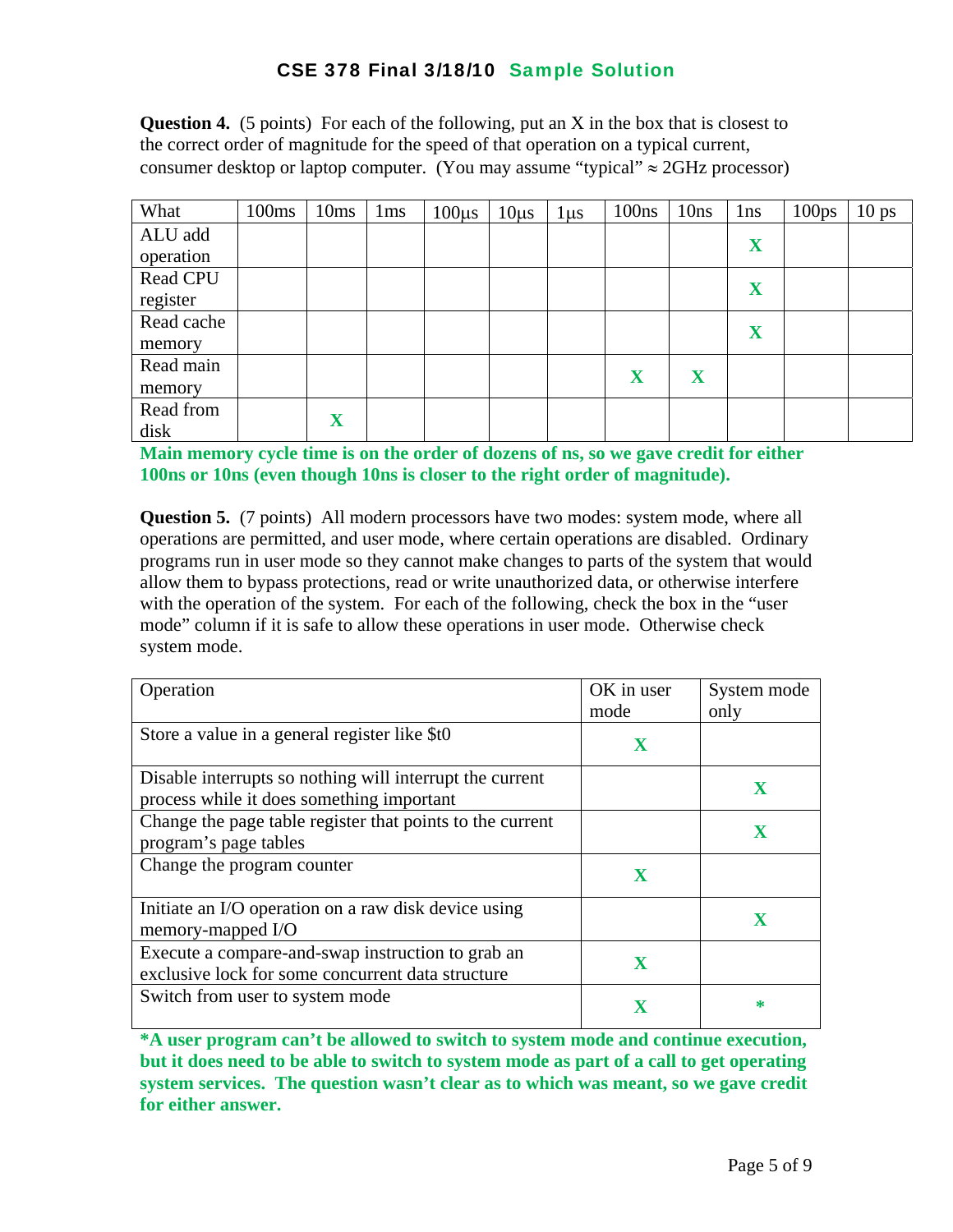**Question 6.** (12 points) Suppose we have a processor that has the following CPI figures for different kinds of instructions:

| Kind       | CPI |
|------------|-----|
| load/store |     |
| ALU        |     |
| branch     |     |

Now, suppose we have two programs that have the following percentage breakdown of instructions executed:

| Application | load/store<br>$\%$ | % ALU | % branch |
|-------------|--------------------|-------|----------|
|             | رے                 | 60    |          |
|             |                    |       |          |

(a) What is the CPI for Application A? (As before, it's ok to just give the formula and not crank out the final answer.)

 $CPI_A = 5 * 0.25 + 1 * 0.6 + 2 * 0.15 = 2.15$ 

(b) Now suppose we design a much better memory system that reduces the CPI for load/store instructions on our processor to 2. How much does application B speed up? (Formula is ok here too.)

Original CPI<sub>B</sub> =  $5 * 0.2 + 1 * 0.7 + 2 * 0.1 = 1.9$ 

New CPI<sub>B</sub> =  $2 * 0.2 + 1 * 0.7 + 2 * 0.1 = 1.3$ 

The speedup is: change /  $old = 0.6 / 1.9 = 31.6%$ . We gave credit for any answer **that showed a reasonable comparison between the old and new CPI values, even if it wasn't expressed exactly like this.**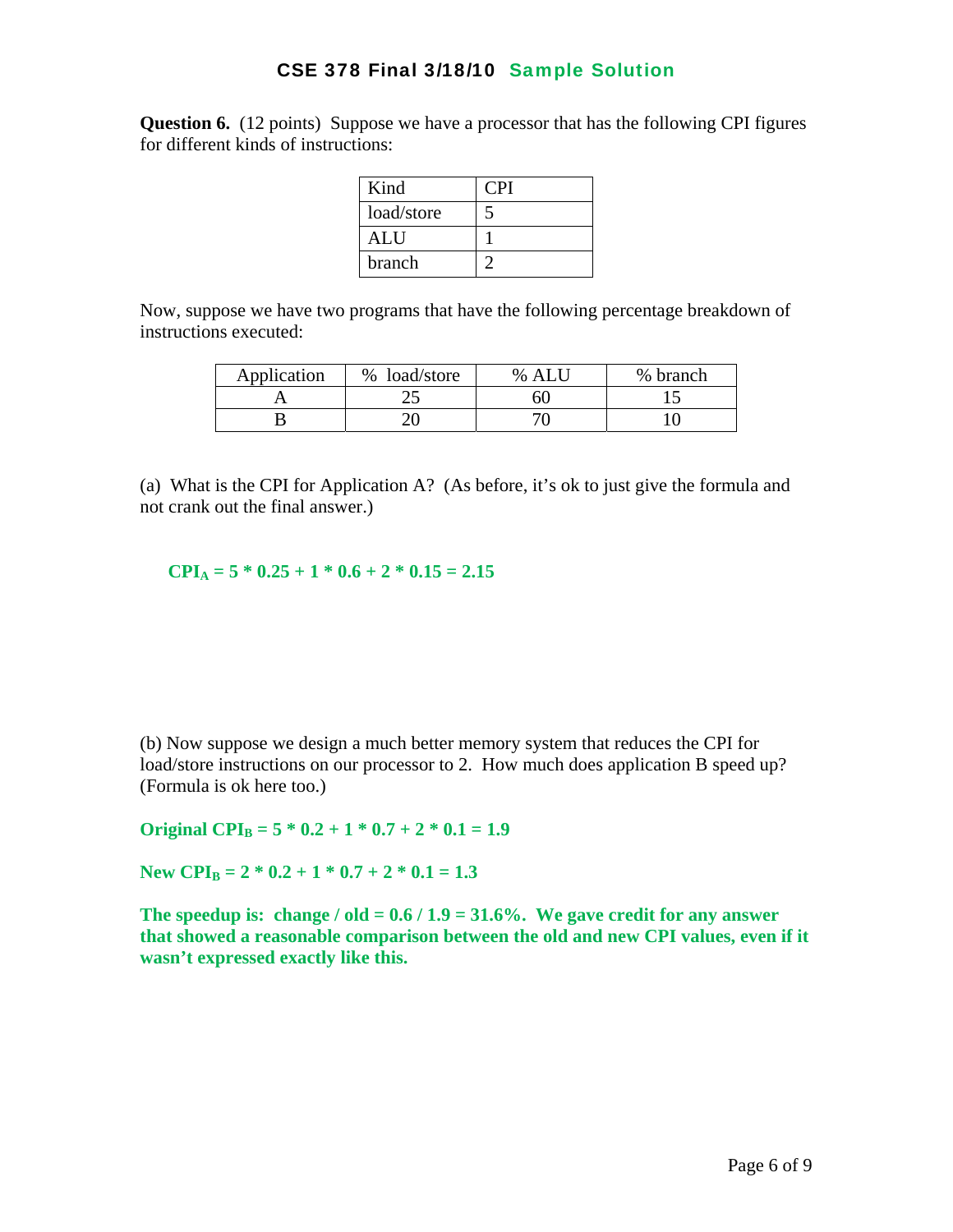**Question 7.** (12 points) The Round Number Disk Company manufacturers a disk with the following characteristics:

- Rotation speed: 6000 rpm
- Seek time (average): 10 ms
- 500 bytes per disk sector
- 200 sectors per track
- Overhead time for each I/O request: 2 ms.
- Data can be transferred as fast as it moves under the disk read/write heads

Give equations for each of the following. You do not need to compute the final answer.

(a) Time needed to read one disk sector at a random location on the disk:

```
The rotation time of the disk is 60/6000 sec = 10 ms.
```

```
T = seek + rotation delay + transfer + overhead
```
 $= 10$  ms + 10 ms/2 + 10 ms/200 + 2ms = 17.05 ms.

(b) Time needed to read all of the sectors on a single track sequentially (i.e., time to read a full 100,000 byte track in order):

**There were a couple of ways to answer this question (alas). If we assume that transfers need to start at the beginning of a specific sector, then the rotational latency stays the same and the transfer time becomes 10 ms, or 1 revolution of the disk. In that case the total time is 27 ms.** 

**If we assume that we can start the transfer anywhere on the track and reassemble the data after it is transferred (which is a reasonable assumption), then the rotational latency is 0 and the total time is 22 ms.** 

**On a real disk, the transfer would probably have to start at the beginning of a sector, even if we start reading anywhere, so there would be a small latency term equal to the time for 1/2 sector to move under the heads.**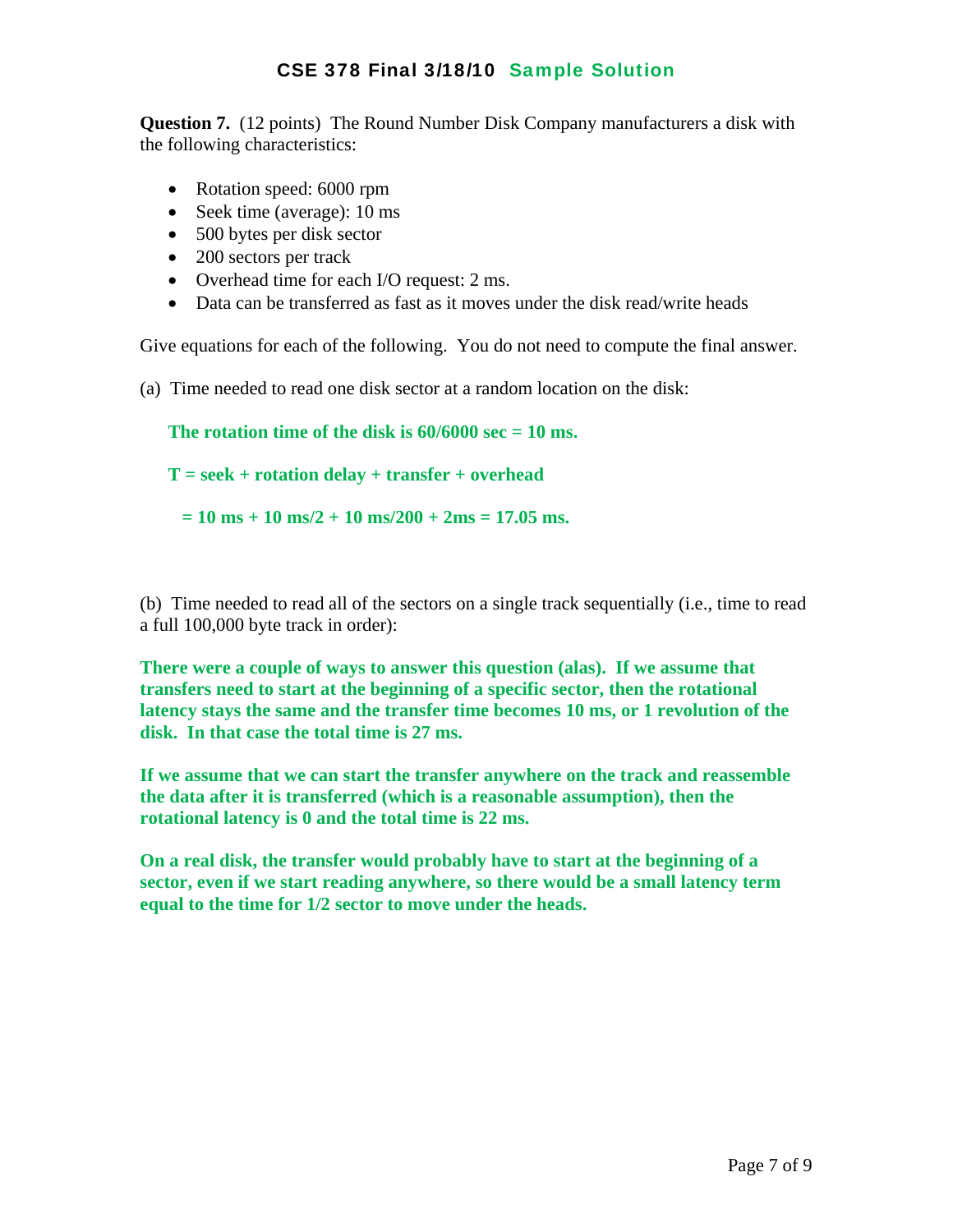**Question 8.** (12 points) We would like to figure out the details of a virtual memory system. We have a 2-level page table:



The memory system has the following characteristics:

- 2 GB virtual address space
- 8 GB physical address space
- 16 KB pages
- Each  $2^{nd}$  level page table occupies exactly one (1) physical page.

Fill in the following:

Number of bits in the offset part of the address \_\_\_\_\_\_\_\_\_\_\_\_\_\_\_\_\_\_\_\_\_\_\_\_\_\_\_\_\_\_\_\_\_

Number of physical page number (ppn) bits  $\frac{33-14}{2} = 19$ 

Number of bytes in each page table entry (smallest power of 2 needed to hold ppn, valid,

and dirty bits) <u>4 (21 bits)</u>

Number of entries in each  $2^{nd}$  level page table  $16K/4 = 4096$ 

Number of bits in vpn2 part of virtual address used to index  $2<sup>nd</sup>$  level page table  $\overline{12}$ 

Number of bits in vpn1 part of virtual address used to index  $1<sup>st</sup>$  level page table  $\underline{\hspace{1cm}}$ 

Number of entries in  $1<sup>st</sup>$  level page table  $\qquad \qquad$  32

Number of bytes in  $1<sup>st</sup>$  level page table  $\_\_\_\_\_$ 128